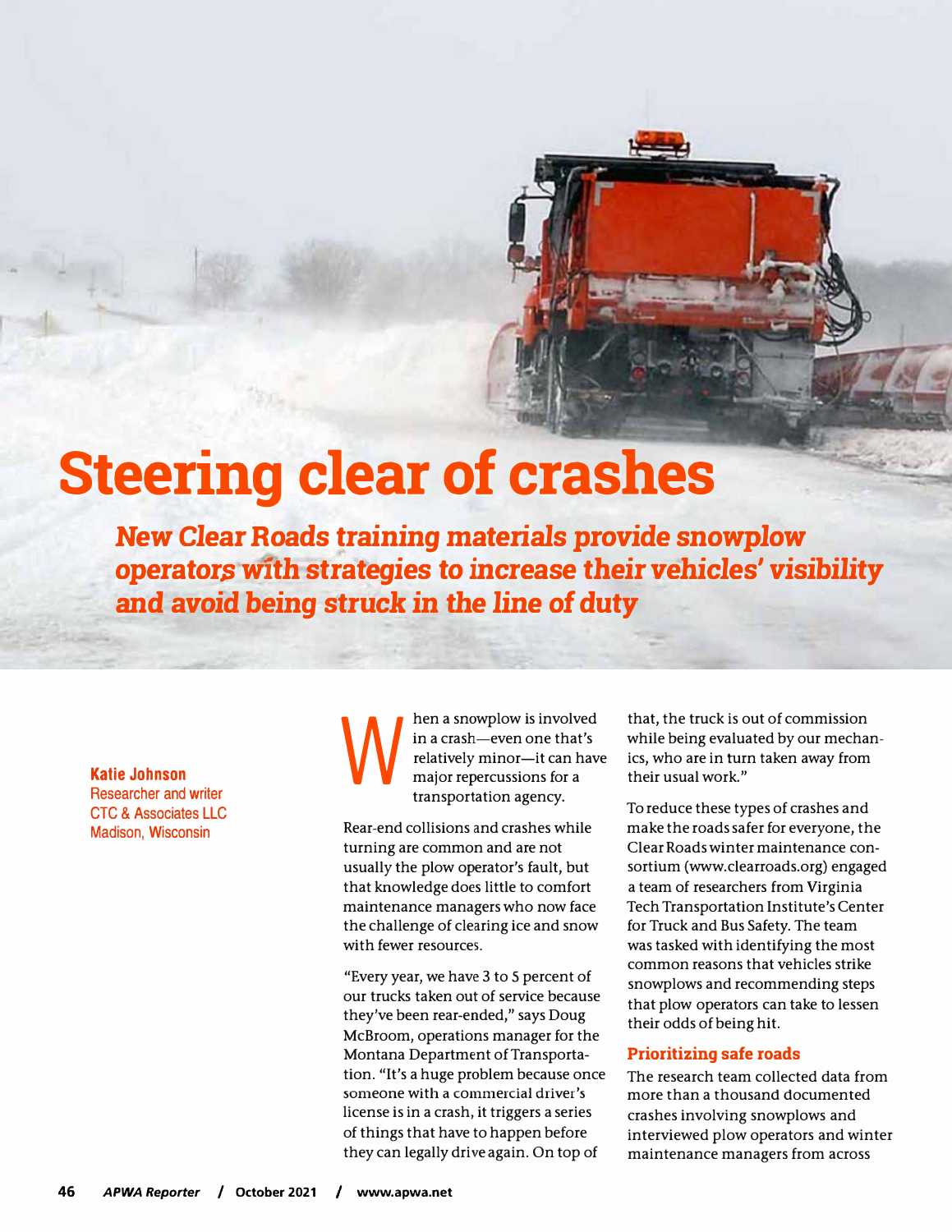| Winter Readmess Workshop 2021  |                                                          | ŵ<br>田                                                                      |  |
|--------------------------------|----------------------------------------------------------|-----------------------------------------------------------------------------|--|
| IS Pellul Furma                |                                                          |                                                                             |  |
| 15 Oct Stock<br>Motor Defenses | 2. Truck Operations                                      |                                                                             |  |
|                                | <b><i><u>Escal Descriptions</u></i></b> Preservation     |                                                                             |  |
|                                | <b>Truck Operations Quiz</b>                             | mark                                                                        |  |
|                                | 3. Safe Driving                                          |                                                                             |  |
|                                | <b>Sale Driving Execution</b>                            |                                                                             |  |
|                                | <b><i>Links</i></b> Directions<br><b>Service Streets</b> | A screenshot of the new safe driving<br>materials included in Arizona DOT's |  |
|                                | <b><i>Color Administration</i></b>                       | online operator training program.                                           |  |



**Video slmulatlons from the Clear Roads Defensive Driving training module help operators visualize common crash scenarios and driving behaviors that can either lead to other vehicles striking the plow (above) or reduce the opportunity for collisions.** 

objects that may become hidden under snow.

- **Watch for hazards.** Be constantly vigilant for potential dangers directly ahead and further down the road. A visual scan for hidden and visible dangers, including a check of all mirrors at least every 8 to 10 seconds, can give operators more time to react and prevent crashes.
- Keep fatigue in check. Most operators report feeling tired during their shift. Take a break to walk and stretch at least every two hours.

### **Driving defensively**

Strategies for proactively avoiding collisions are less commonly included in operator training programs. The recommendations developed by the Clear Roads researchers provide intuitive but effective strategies to improve safety for all road users.

- **Maintain visibility.** Adverse weather and nighttime conditions can make it hard for others to see the plow. Periodically stopping to check that lights are working and clear of snow and ice can ensure that the plow is conspicuous to other drivers.
- Use caution. Generally, driving more slowly and patiently can reduce the odds of a collision. Let traffic pass and be sure to signal well in advance of lane changes, merges or turns.
- **Reduce the snow cloud.** As the plow travels, it can leave a trail of airborne snow in its wake. Slower speeds reduce this effect and can make it easier for other drivers to see the road ahead.

**Wing plows help operators clear a wider path but can be struck by other drivers who may not see them (photo courtesy of Iowa DOT).** 

the country. The information revealed the five most common preventable crash types: fixed-object strikes; runoff-road crashes; backing crashes; wing-plow strikes; and rear-end strikes by another vehicle.

The team then compiled specific recommendations for snowplow operators to help them anticipate and avoid crashes.

## **Driving safely**

While most agencies discuss safe driving techniques during operator training courses, the practices compiled through the Clear Roads study can serve as a good reminder for even experienced operators. These strategies include:

• **Learn the route.** Driving the route ahead of winter weather can help operators learn what to expect, while marking potential hazards can help identify risky areas and